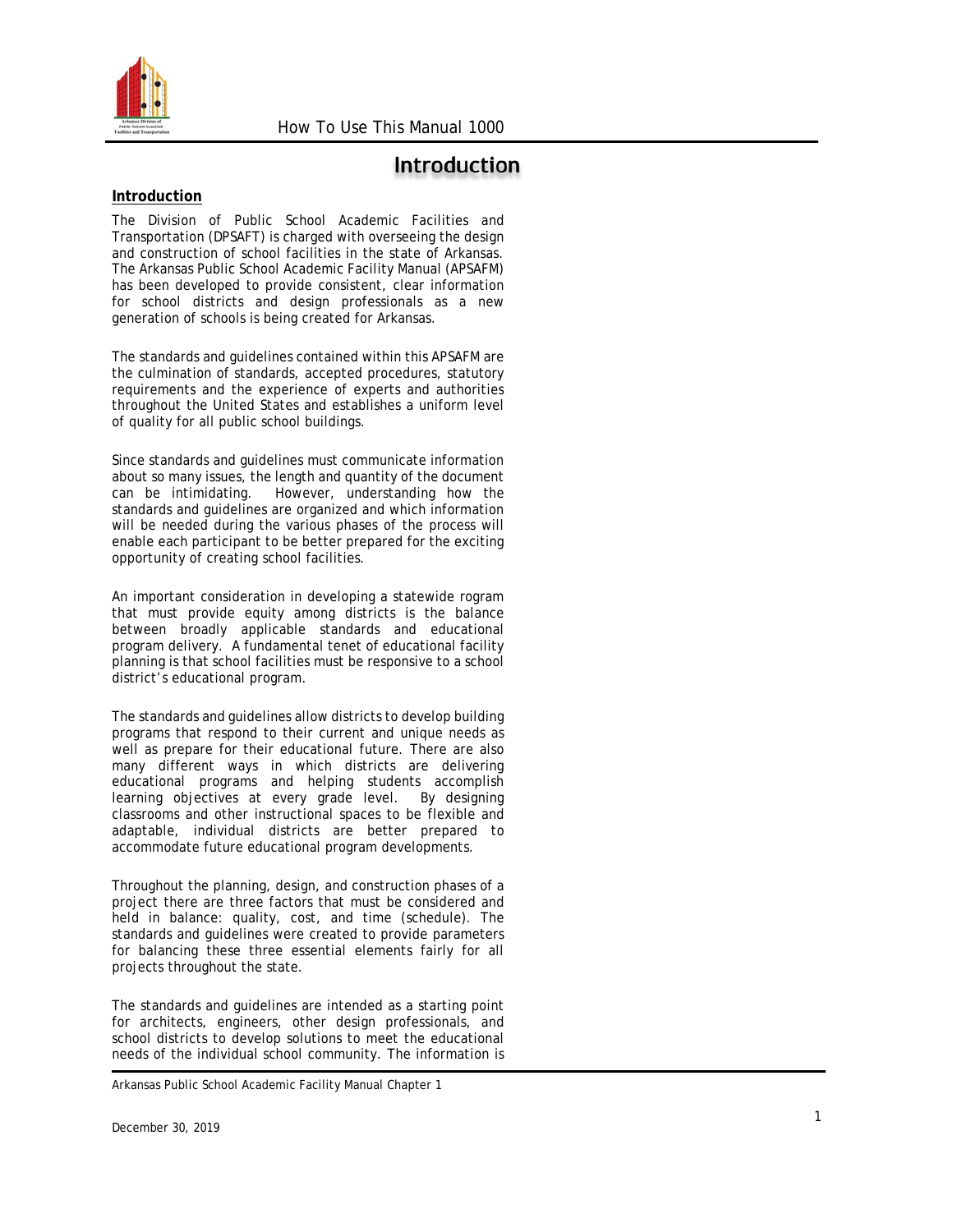

provided to allow the planning, design, and construction processes to proceed most efficiently, without undo restriction on the design of the facilities, focusing efforts on the creation of best possible school facilities for each project rather than "reinventing the wheel".

The APSAFM is the exclusive property of DPSAFT, who reserves the right to add, delete, modify, or otherwise change the content of this manual at any time. Specific information contained within the manual will be periodically modified to reflect current and future trends in teaching methodologies, educational programs and services, construction and education technologies, and lessons learned as Arkansas proceeds with the ongoing task of improving and maintaining its schools.

#### **Facility Manual Organization**

The APSAFM is organized into seven chapters that explain the planning, design, and construction processes; suggest current educational best practices, facility planning concepts, and recommend components of an education framework; identify the square footage provisions for each school grade level; detail the features and amenities of each space; provide systems, materials, guidelines, and information; and provide technology infrastructure recommendations.

Each chapter begins with general comments, located on the left side of the page [left column], regarding the topic included in the chapter. Additionally, standards, which must be incorporated into each new and renovated school facility, are listed in the left column. Guidelines, which may be included in a text box or drawing, are located on the right side of the page [right column]. An example is shown to the right.



This chapter contains an outline and a summary of the standards and guidelines contained within each chapter of the APSAFM.

The chapters included in the APSAFM are:

- Chapter 1: How to Use This Manual
- Chapter 2: Educational Facility Planning Concepts
- Chapter 3: Educational Framework
- Chapter 4: Site Selection and Design
- Chapter 5: Program of Requirements
- Chapter 6: Program Space Guidelines
- Chapter 7: Building Systems

Arkansas Public School Academic Facility Manual Chapter 1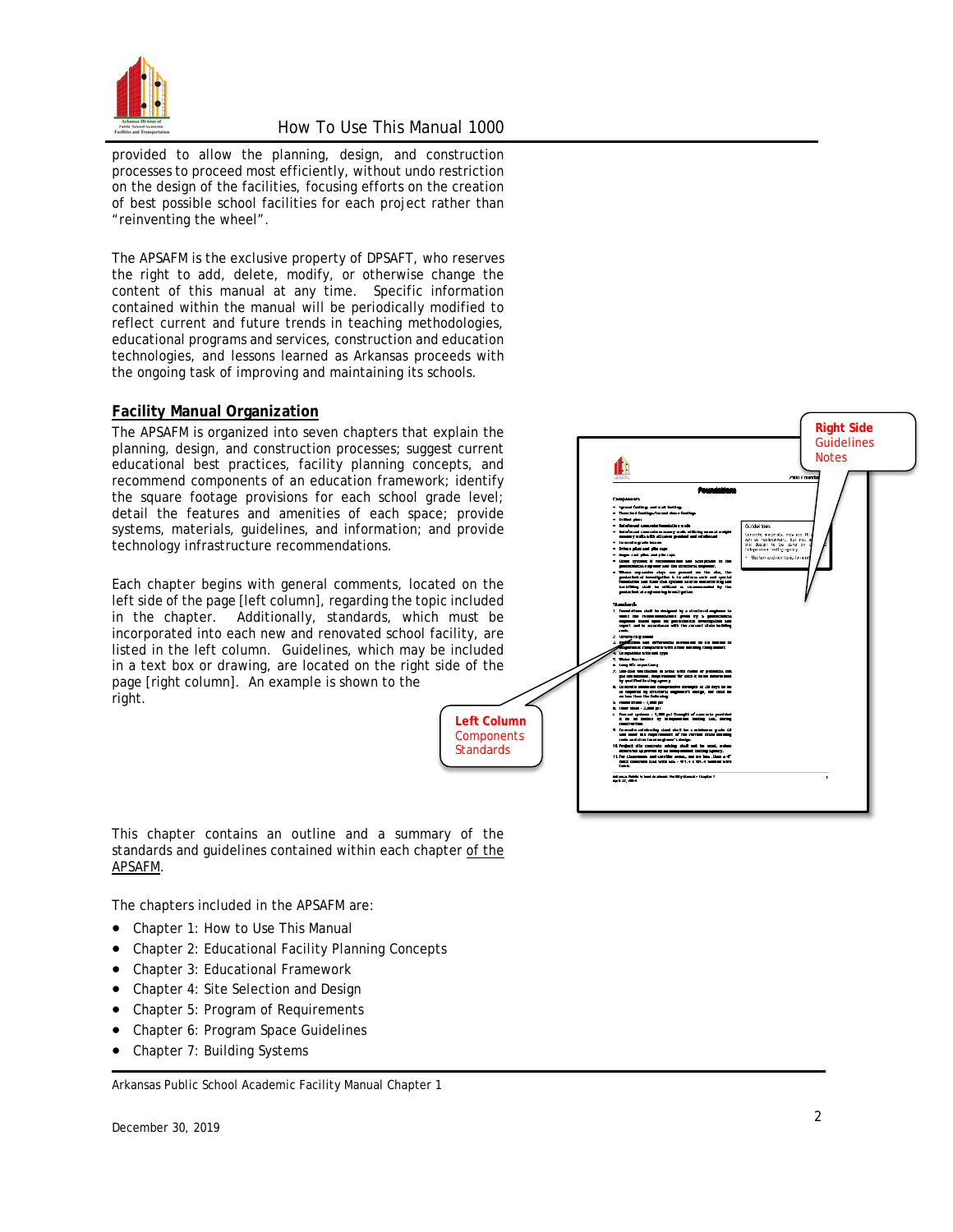

• Chapter 8: Safety and Security

## **Chapter 1: How To Use This Manual**

Chapter 1 contains introductory information that indicates the organization of the Facility Manual; an executive summary highlighting the standards and guidelines; and a timeline indicating the steps and persons responsible for the planning, design, and construction processes intended to respond to the educational facility needs of Arkansas schools.

## **Chapter 2: Educational Facility Planning Concepts**

Chapter 2 contains planning concepts related to current educational best practices, special education, career education, and program and design capacity. The facility planning concepts contained within this chapter are intended to provide information regarding current and future trends in educational delivery methods and facilities and to assist the planning and design team as they review and develop their individual educational facility concepts. The concepts are for information only and are not standards.

## **Chapter 3: Educational Framework**

Chapter 3 contains a series of broad principles associated with organizational, facility, program, and service issues, including: grade configuration, school size, and class size. In conjunction with Chapter 2: Educational Facility Planning Concepts, Chapter 3 provides assistance when developing an educational facility.

## **Chapter 4: Site Selection and Design**

Chapter 4 contains information about site size and site amenities. Guidelines are also outlined for a multitude of factors that must be considered, including: various types of circulation and site access, drainage, play fields and playgrounds, fencing, lighting, mechanical/electrical yard, landscaping, site furnishings, and exterior security provisions.

## **Chapter 5: Program of Requirements**

Chapter 5 assists the school district in establishing the size and quantity of instructional and support spaces for construction of a new facility or an addition to an existing facility. The size of a school facility is based on total student population and grade configuration. The Program of Requirements (POR) identifies an overall size in square feet for a facility and then identifies spaces that must be included in the school facility. The POR also provides an allowance for additional support spaces that the district may choose , based on their programs and methods of educational delivery.

## **Chapter 6: Program Space Guidelines**

Chapter 6 contains space plates for each type of space in the POR. Most space plates contain a graphic representation and

Arkansas Public School Academic Facility Manual Chapter 1